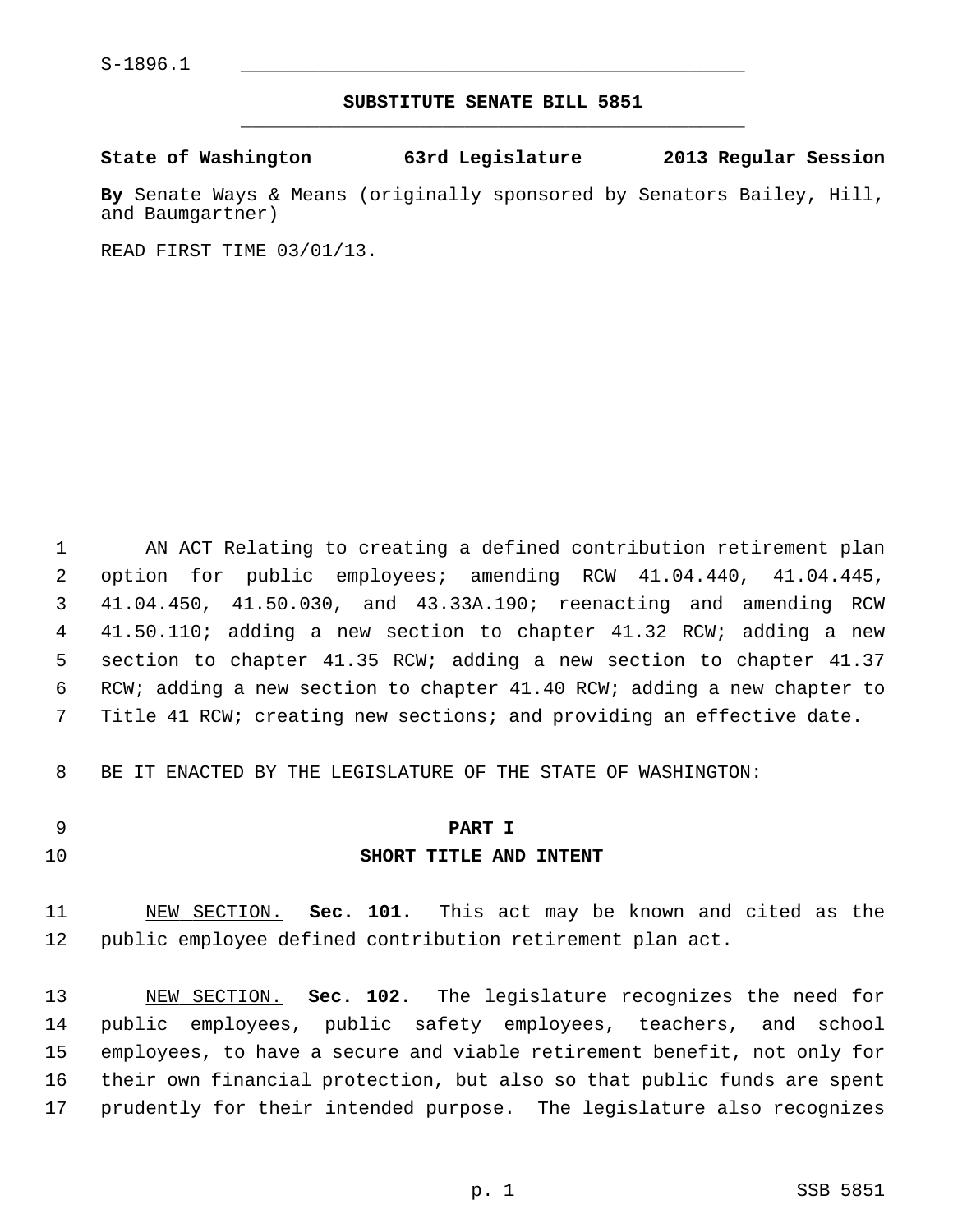1 the need for public employers and taxpayers to have consistent and 2 predictable pension funding obligations in support of employee 3 retirement benefits. Therefore, it is the intent of the legislature to 4 provide a defined contribution retirement plan option for new public 5 employees, teachers, and school employees that uses best practices of 6 defined contribution plans to provide opportunity and flexibility to 7 accrue a viable retirement benefit, while providing stable funding 8 requirements for public employers and taxpayers. These best practices 9 include minimizing the investment risk borne by the participants, 10 whether through lack of investment knowledge or lack of access to the 11 full variety of investment classes, and providing a distribution option 12 that would ensure participants do not outlive their savings.

# 13 **PART II**

### 14 **RETIREMENT SYSTEM**

15 NEW SECTION. **Sec. 201.** This chapter applies only to members of 16 the Washington public employees' savings plan created under this 17 chapter.

18 NEW SECTION. **Sec. 202.** The definitions in this section apply 19 throughout this chapter unless the context clearly requires otherwise.

20 (1) "Accumulated contributions" means the sum of all contributions 21 standing to the credit of a member in the member's individual account, 22 together with the earnings thereon.

23 (2)(a) "Compensation earnable" means salaries or wages earned by a 24 member during a payroll period for personal services, including 25 overtime payments, and shall include wages and salaries deferred under 26 provisions established pursuant to sections 403(b), 414(h), and 457 of 27 the internal revenue code, but excludes nonmoney maintenance 28 compensation and lump sum or other payments for deferred annual sick 29 leave, unused accumulated vacation leave, unused accumulated annual 30 leave, or any form of severance pay.

31 (b) "Compensation earnable" also includes the following actual or 32 imputed payments, which are not paid for personal services:

33 (i) Retroactive payments to an individual by an employer on 34 reinstatement of the employee in a position, or payments by an employer 35 to an individual in lieu of reinstatement in a position which are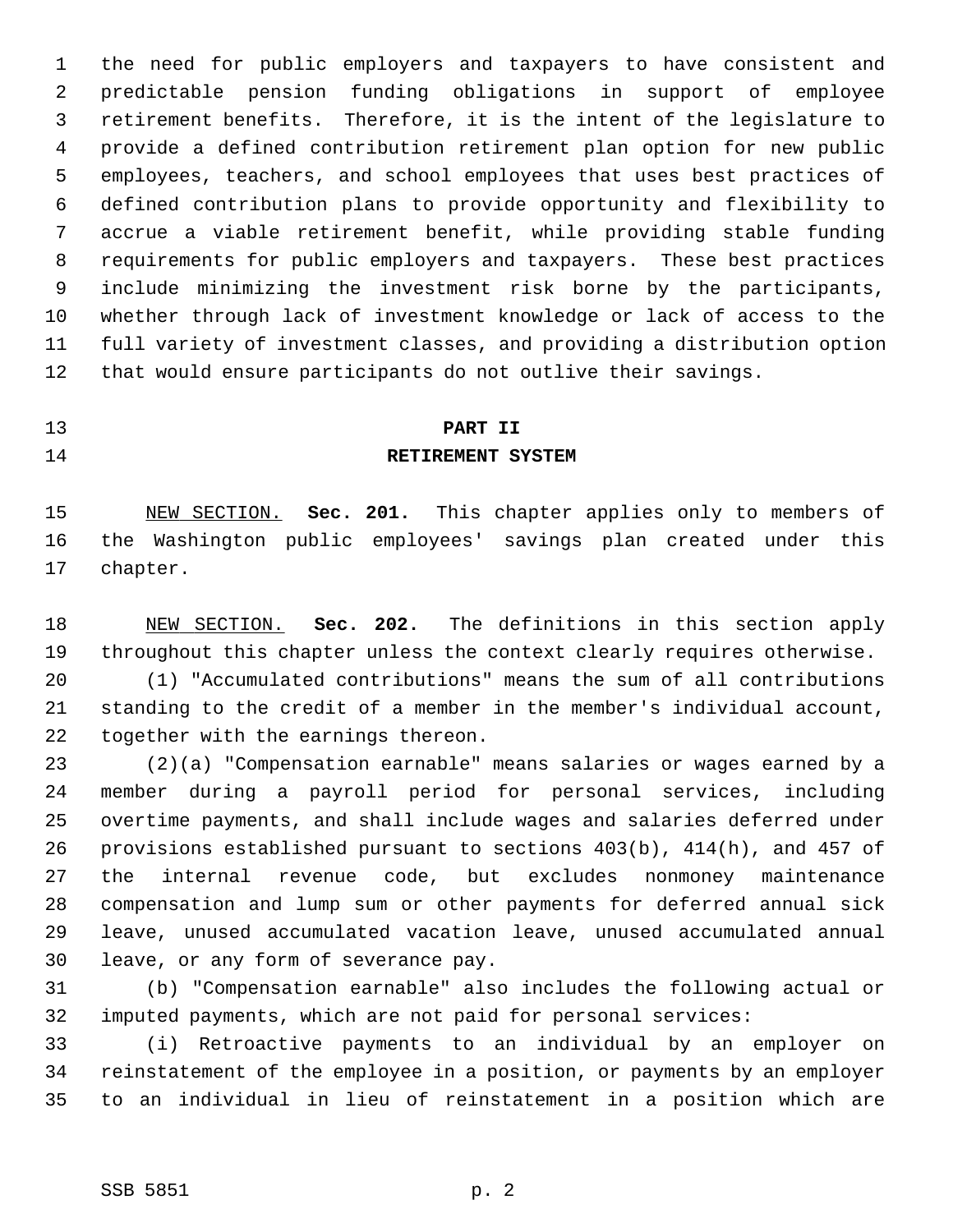1 awarded or granted as the equivalent of the salary or wage which the 2 individual would have earned during a payroll period is considered 3 compensation earnable to the extent provided in this subsection (2), 4 and the individual shall receive the equivalent service credit;

 5 (ii) Assault pay only as authorized by RCW 27.04.100, 72.01.045, 6 and 72.09.240;

 7 (iii) Compensation that a member would have received but for a 8 disability occurring in the line of duty only as authorized by RCW 9 41.40.038;

10 (iv) Compensation that a member receives due to participation in 11 the leave sharing program only as authorized by RCW 41.04.650 through 12 41.04.670; and

13 (v) Compensation that a member receives for being in standby 14 status. For the purposes of this section, a member is in standby 15 status when not being paid for time actually worked and the employer 16 requires the member to be prepared to report immediately for work, if 17 the need arises, although the need may not arise.

18 (3) "Department" means the department of retirement systems created 19 in chapter 41.50 RCW.

20 (4) "Director" means the director of the department.

21 (5) "Eligible position" means:

22 (a) Any position that, as defined by the employer, normally 23 requires five or more months of service a year for which regular 24 compensation for at least seventy hours is earned by the occupant 25 thereof. For purposes of this chapter, an employer may not define 26 "position" in such a manner that an employee's monthly work for that 27 employer is divided into more than one position; and

28 (b) Any position occupied by an elected official or person 29 appointed directly by the governor, or appointed by the chief justice 30 of the supreme court under RCW 2.04.240(2) or 2.06.150(2), for which 31 compensation is paid.

32 (6) "Employee" or "employed" means a person who is providing 33 services for compensation to an employer, unless the person is free 34 from the employer's direction and control over the performance of work. 35 The department shall adopt rules and interpret this subsection 36 consistent with common law.

37 (7)(a) "Employer" means every branch, department, agency, 38 commission, board, and office of the state, and any political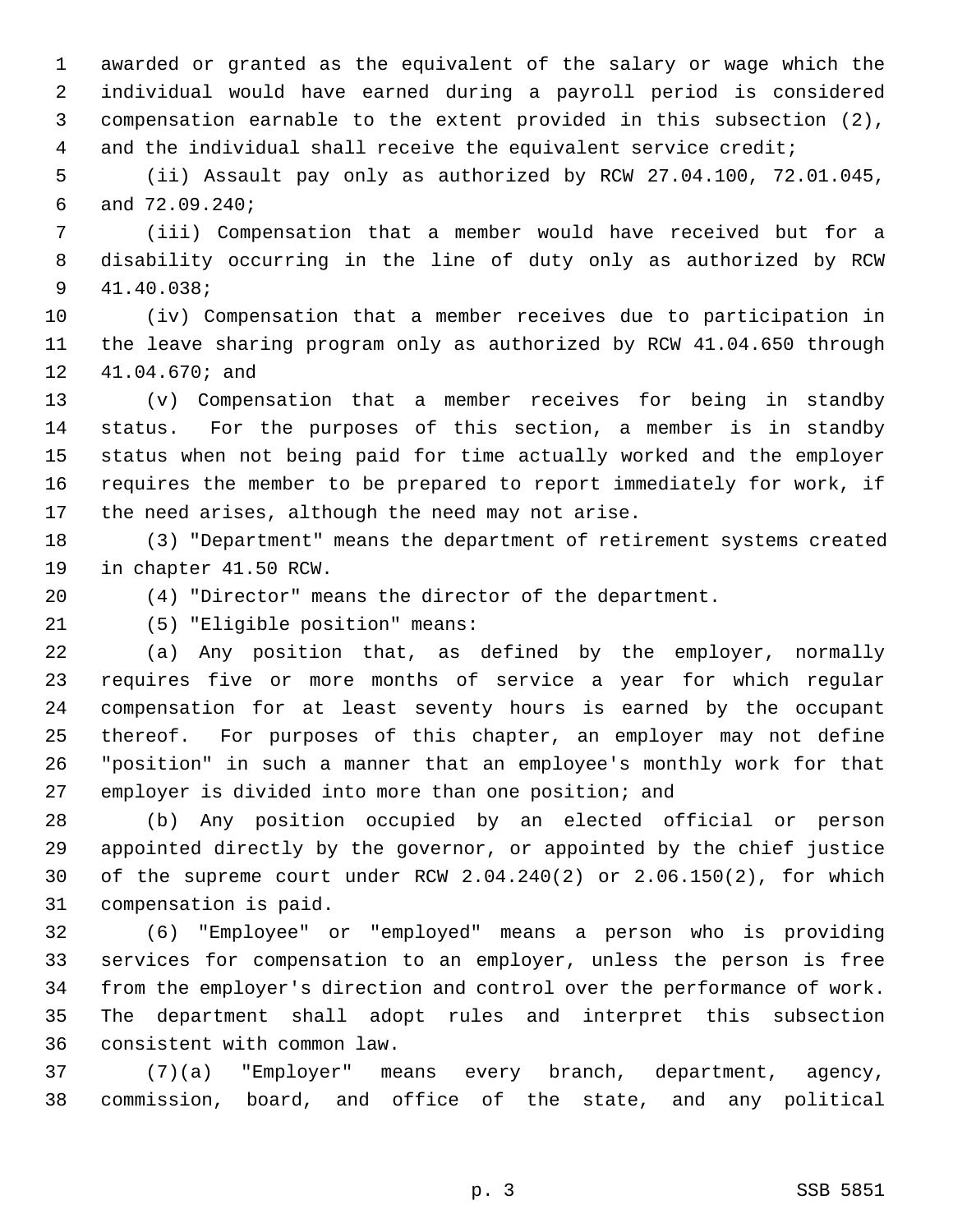1 subdivision and municipal corporation of the state admitted into the 2 retirement system, including public agencies created pursuant to RCW 3 35.63.070, 36.70.060, and 39.34.030.

 4 (b) Except as otherwise specifically provided in this chapter, 5 "employer" does not include a government contractor. For purposes of 6 this subsection, a "government contractor" is any entity, including a 7 partnership, limited liability company, for-profit or nonprofit 8 corporation, or person, that provides services pursuant to a contract 9 with an employer. The determination whether an employer-employee 10 relationship has been established is not based on the relationship 11 between a government contractor and an employer, but is based solely on 12 the relationship between a government contractor's employee and an 13 employer under this chapter.

14 (8) "Ineligible position" means any position that does not conform 15 with the requirements set forth in subsection (5) of this section.

16 (9) "Leave of absence" means the period of time a member is 17 authorized by the employer to be absent from service without being 18 separated from membership.

19 (10) "Member" means any employee included in the membership of the 20 retirement system, as provided for in section 204 of this act.

21 (11) "Member account" or "member's account" means the sum of the 22 contributions and earnings on behalf of the member.

23 (12) "Regular interest" means the rate the director determines.

24 (13) "Retirement system" means the Washington public employees' 25 savings plan created in this chapter.

26 (14) "Separation from service" occurs when a person has terminated 27 all employment with an employer. Separation from service or employment 28 does not occur, and if claimed by an employer or employee may be a 29 violation of RCW 41.40.055, when an employee and employer have a 30 written or oral agreement to resume employment with the same employer 31 following termination. Mere expressions or inquiries about 32 postretirement employment by an employer or employee that do not 33 constitute a commitment to reemploy the employee after retirement are 34 not an agreement under this subsection.

35 (15)(a) "Service" means periods of employment by a member in an 36 eligible position or positions for one or more employers for which 37 compensation earnable is paid. Time spent in standby status, whether 38 compensated or not, is not service.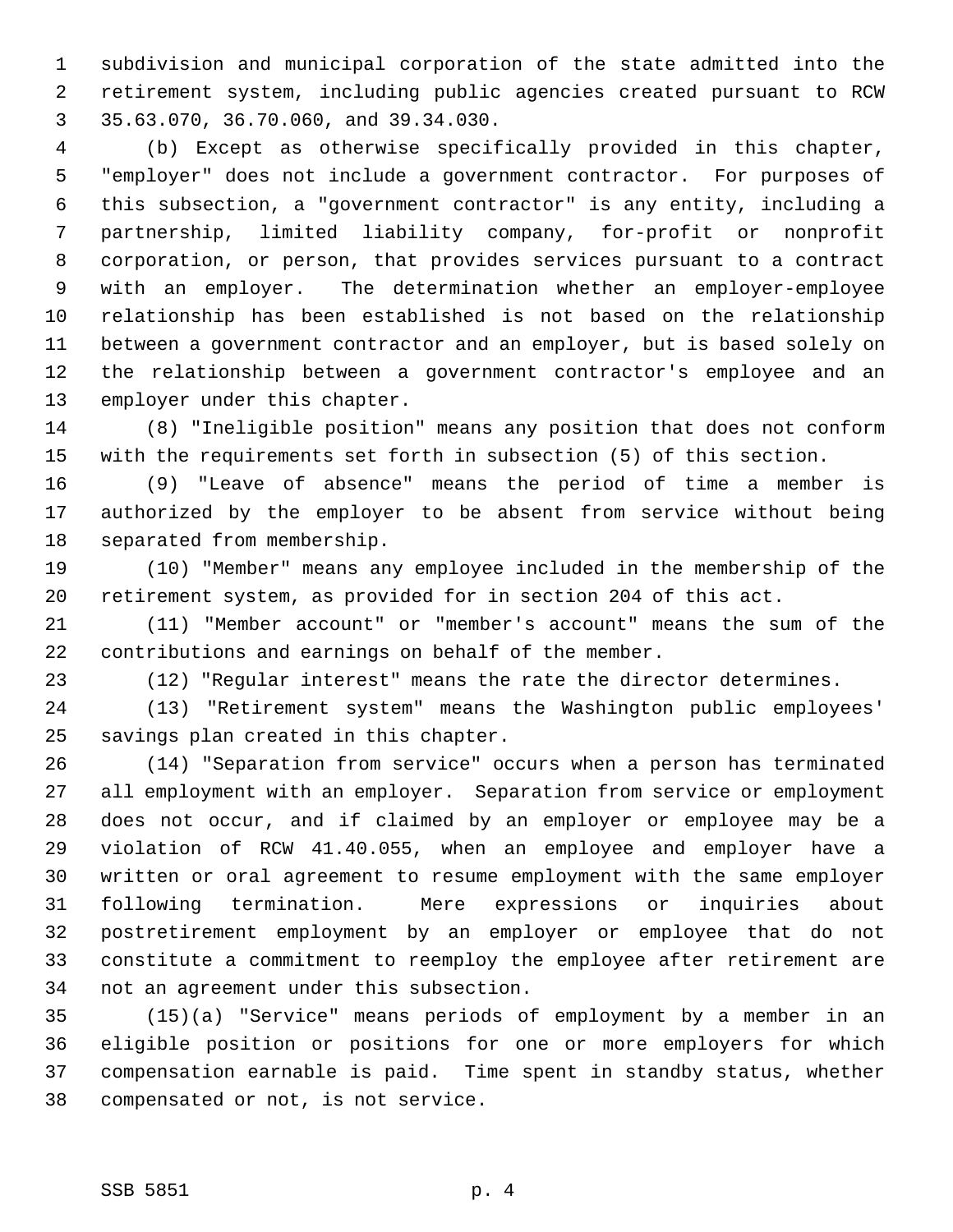1 (b) Service in any state elective position is service.

 2 (16) "State actuary" or "actuary" means the person appointed 3 pursuant to RCW 44.44.010(2).

 4 (17) "State elective position" means any position held by any 5 person elected or appointed to statewide office or elected or appointed 6 as a member of the legislature.

 7 (18) "State treasurer" means the treasurer of the state of 8 Washington.

 9 (19) "Transferable plan" means the plans 2 and plans 3 of the 10 retirement systems established under chapters 41.32, 41.34, 41.35, 11 41.37, and 41.40 RCW.

12 NEW SECTION. **Sec. 203.** A public employees' savings plan is hereby 13 created for the employees of the state of Washington and its political 14 subdivisions. The administration and management of the savings plan, 15 the responsibility for making effective the provisions of this chapter, 16 and the authority to make all rules and regulations necessary therefor 17 are hereby vested in the department. All such rules and regulations 18 shall be governed by the provisions of chapter 34.05 RCW. The 19 retirement system created in this chapter shall be known as the 20 Washington public employees' savings plan.

21 NEW SECTION. **Sec. 204.** Membership in the retirement system 22 consists of:

23 (1) All regularly compensated employees and appointive and elective 24 officials who:

25 (a) Are eligible for membership in plan 2 or plan 3 of the 26 retirement systems established under chapters 41.32, 41.35, 41.37, or 27 41.40 RCW;

28 (b) First become employed by an employer on or after July 1, 2014; 29 and

30 (c) Who make an irrevocable choice to become a member of the 31 system, or become a member by default, as provided in subsection (3) of 32 this section. However, individuals may not participate in another 33 defined contribution pension plan qualified under section 401 of the 34 internal revenue code, or an annuity or retirement plan under chapter 35 28B.10 RCW, in addition to being a member of the retirement system for 36 the same period of employment with an employer.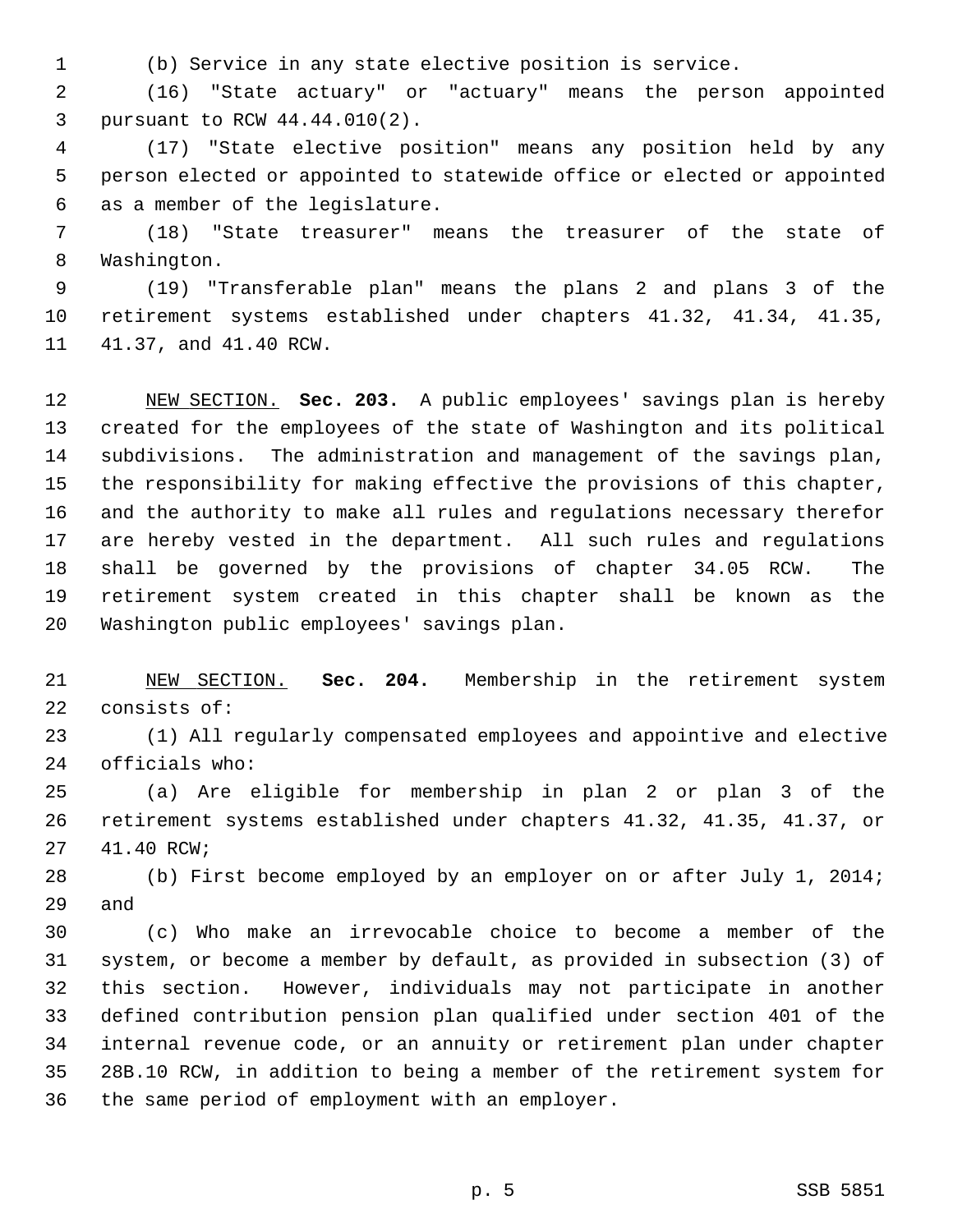1 (2) All regularly compensated employees and appointive and elective 2 officials employed by an employer who first established service in a 3 transferable plan prior to July 1, 2014, and who made an irrevocable 4 choice to transfer into the system as provided in section 205 of this 5 act.

 6 (3)(a) All individuals who meet the requirements of subsection (1) 7 of this section have a period of ninety days to make an irrevocable 8 choice to either become a member of the public employees' savings plan 9 or to instead elect to become a member, if eligible, of plan 2 or plan 10 3 of a retirement system established under chapters 41.32, 41.35, 11 41.37, and 41.40 RCW. If an individual does not make a choice to 12 become a member of plan 2 or plan 3 of the state defined benefit 13 retirement system for which he or she is eligible under the rules of 14 that system, the individual will become a member of the public 15 employees savings plan.

16 (b) For administrative efficiency, until a member makes a choice or 17 becomes a public employees savings plan member by default, as provided 18 in (a) of this subsection, the member shall be reported to the 19 department in plan 2 of the state defined benefit retirement system 20 listed in (a) of this subsection for which they are eligible, with 21 member and employer contributions. Upon becoming a member of the 22 public employees' savings plan, all member accumulated contributions 23 will be credited to the member's account in the public employees' 24 savings plan, subject to the vesting requirements in section 206 of 25 this act.

26 NEW SECTION. **Sec. 205.** (1) Between January 1, 2015, and July 1, 27 2015, every member of a transferable plan employed by an employer in an 28 eligible position has a one-time and irrevocable option to transfer to 29 the public employees' savings plan. Members electing this option must 30 transfer service from each transferable plan in which the member has 31 established service credit.

32 (2) Service in each transferable plan for which a transferring 33 member has established service credit will be transferred to the public 34 employees' savings plan on July 1, 2015. This service applies to the 35 eligibility for vesting in employer matching contributions as provided 36 in section 206 of this act.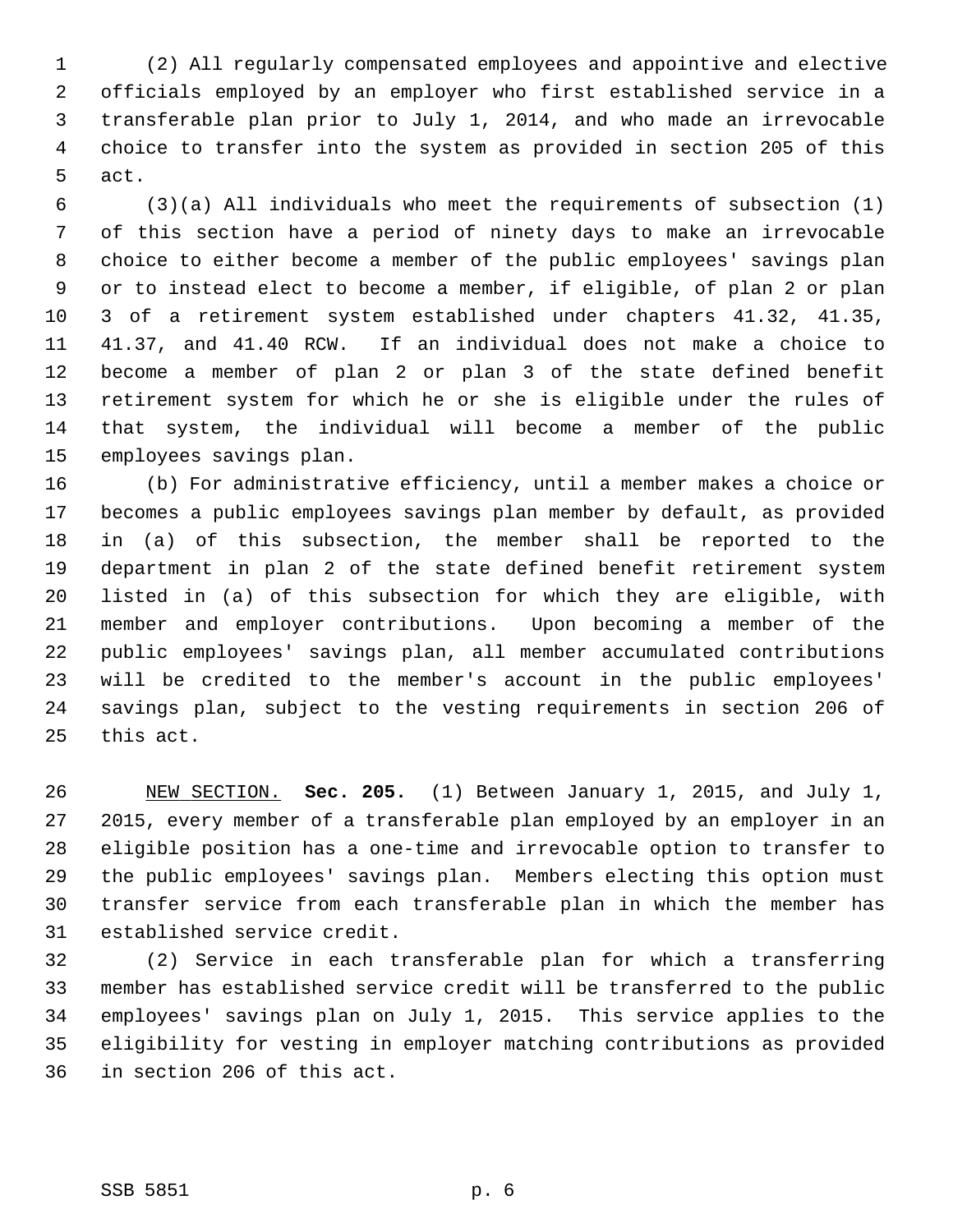1 (3) Retirement benefits in each transferable plan for which a 2 transferring member has established service credit will be transferred 3 to the public employees' savings plan and credited to member accounts 4 in the public employees' savings plan as follows:

 5 (a) Plan 2 members' accumulated contributions from each 6 transferable plan 2 will be transferred on July 1, 2015, including all 7 accrued interest as of the transfer date;

 8 (b) Plan 3 members' member accounts from each transferable plan 3 9 will be transferred on July 1, 2015;

10 (c) An additional transfer payment from each transferable plan will 11 be credited to qualified members' accounts in the public employees' 12 savings plan on July 1, 2017. The transfer payment represents the 13 employer provided portion of the member's accrued retirement benefit 14 and is equal to the actuarial equivalent value of the member's accrued 15 retirement benefit on June 30, 2015, as determined by the director in 16 consultation with the state actuary, less any amounts transferred under 17 (a) of this subsection. In no event may the additional transfer 18 payment result in a decrease in the value of a member's account;

19 (d) For purposes of determining the actuarial equivalent value of 20 the accrued benefit transferred under (c) of this subsection, the 21 department shall include both expected future salary increases and 22 expected future service credit for benefit eligibility purposes. 23 However, only service credit earned as of June 30, 2015, shall be used 24 to determine the portion of the present value of future benefits that 25 the transferring member has accrued at the date of the transfer;

26 (e) The additional transfer payment provided under (c) of this 27 subsection must be increased with regular interest, as determined by 28 the director, for the period of time between the transfer date and the 29 date of the additional transfer payment;

30 (f) To qualify for the transfer payment provided under (c) of this 31 subsection, a transferring member must remain employed by an employer 32 in an eligible position through July 1, 2017;

33 (g) Members are fully vested in each amount transferred under (a), 34 (b), (c), and (e) of this subsection when the amount is credited to the 35 member's account in the public employees' savings plan.

36 (4) Members transferring to the public employees' savings plan 37 forfeit all service and benefits from all transferable plans and may 38 not reestablish membership in any transferable plan.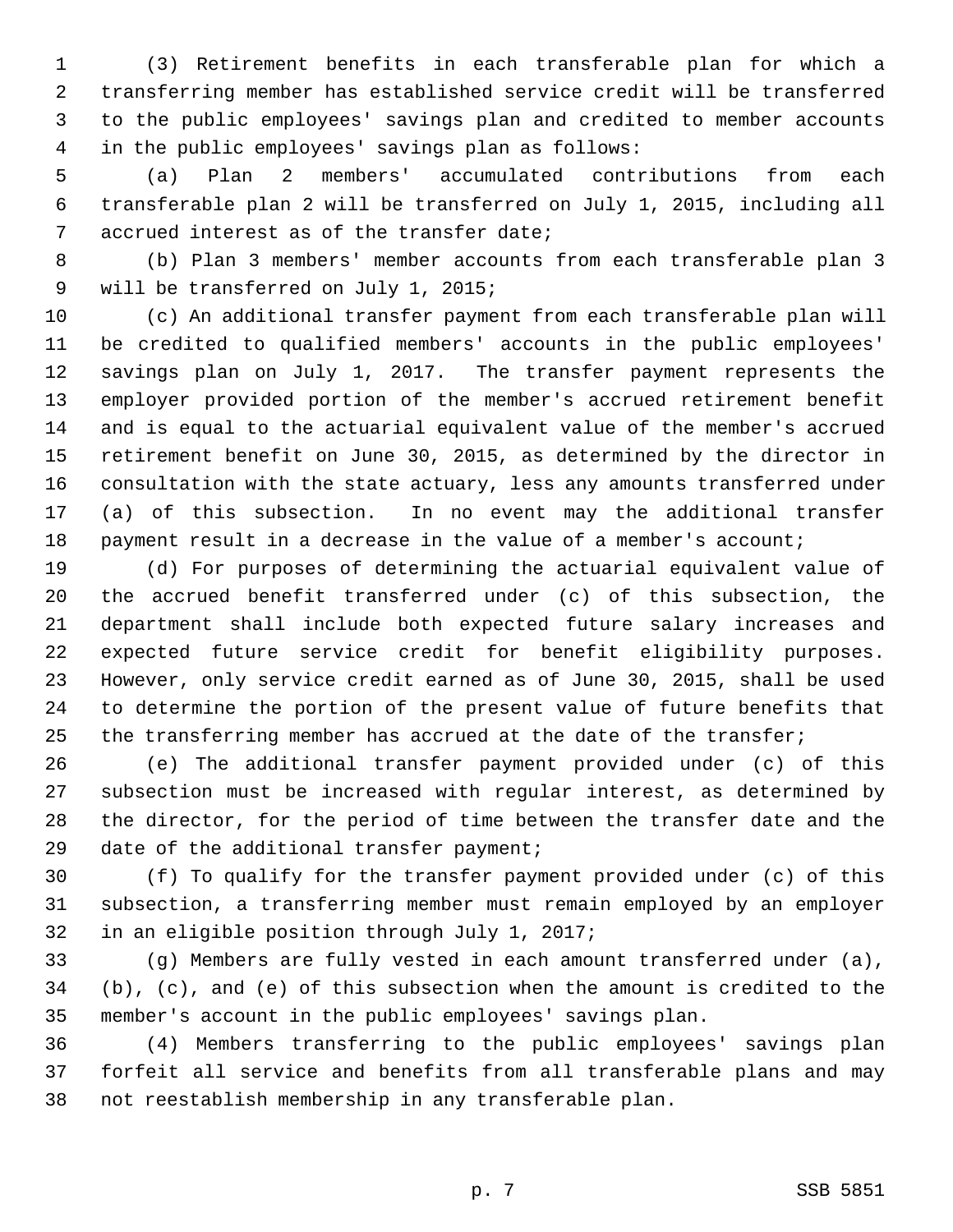1 (5) The department shall notify potentially eligible members of 2 their option to transfer to the public employees' savings plan and 3 shall provide estimates of the amounts potentially available for 4 transfer to their member accounts.

 5 NEW SECTION. **Sec. 206.** (1) A member shall contribute five percent 6 of his or her compensation earnable until age thirty-five, and seven 7 and one-half percent thereafter.

 8 (2) The employer of a member shall contribute an amount equal to 9 eighty percent of the contributions made by a member.

10 (3) Members with less than five years of service are not vested in 11 employer contributions to member accounts and the earnings on those 12 contributions. Once members have attained five years of service, they 13 become fully vested in the employer contributions and the earnings on 14 those contributions. Members do not have any right to receive employer 15 contributions or the earnings on those contributions in which they are 16 not vested.

17 (4) Contributions shall begin the first day of the pay cycle in 18 which the employee becomes a member.

19 NEW SECTION. **Sec. 207.** In addition to contributions made to 20 members' accounts, employers shall make contributions to the unfunded 21 actuarial accrued liability in plan 1 of the teachers' retirement 22 system and plan 1 of the public employees' retirement system as 23 follows:

24 (1) School districts and educational service districts shall 25 contribute to plan 1 of the teachers' retirement system the amounts 26 specified in RCW 41.45.060(8) (b) and (c) on earnable compensation paid 27 to teachers as defined in RCW 41.32.010.

28 (2) School districts and educational service districts shall 29 contribute to plan 1 of the public employees' retirement system the 30 amounts specified in RCW 41.45.060(6) (b) and (c) on earnable 31 compensation paid to classified employees as defined in RCW 41.35.010.

32 (3) Employers other than school districts and educational service 33 districts shall contribute to plan 1 of the public employees' 34 retirement system the amounts specified in RCW 41.45.060(6) (b) and 35 (c).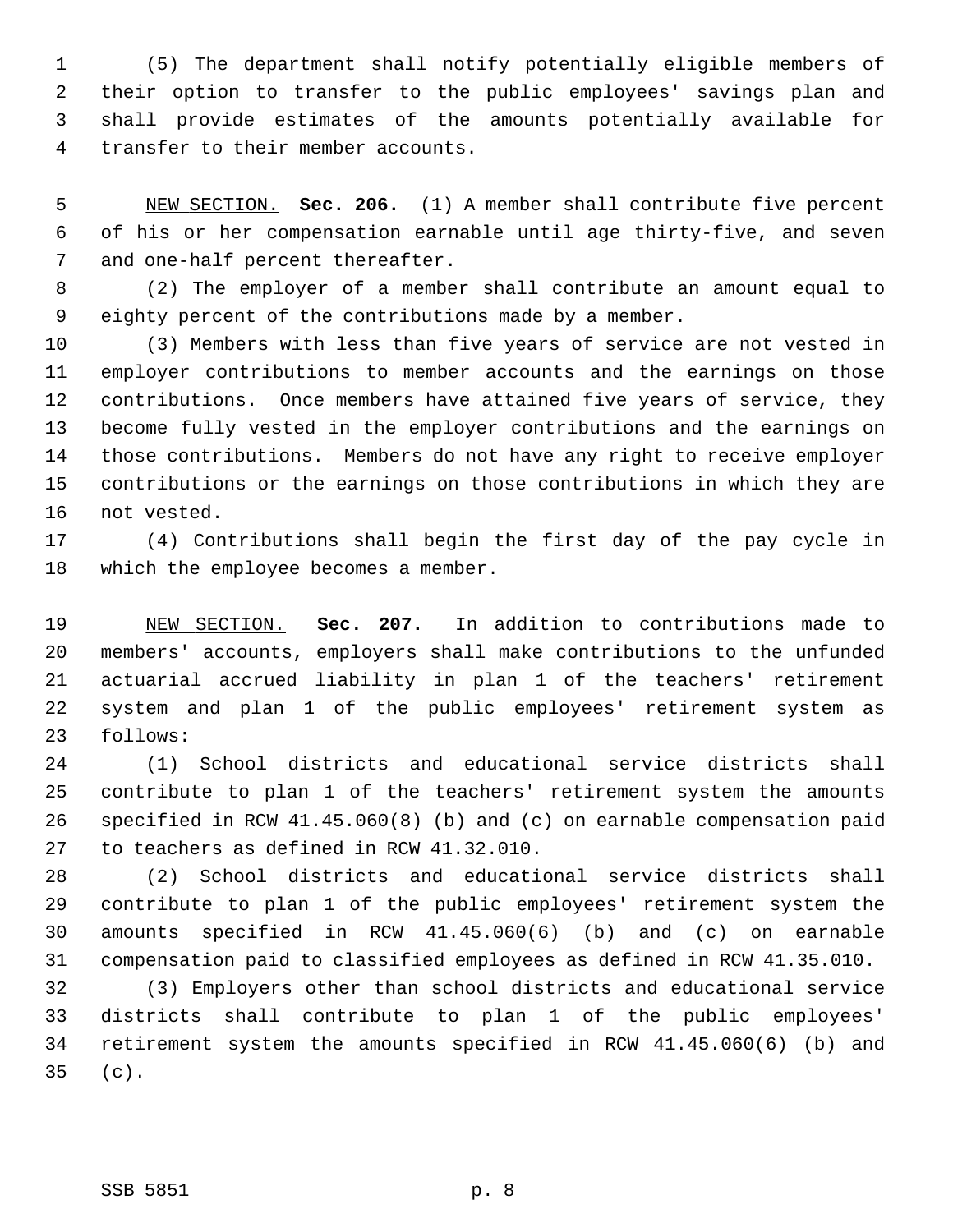1 NEW SECTION. **Sec. 208.** (1) Members may self-direct their 2 investments as set forth in section 209 of this act and RCW 43.33A.190. 3 If a member does not select investments, the member's account shall be 4 invested in the default investment option of the retirement strategy 5 fund that is closest to the retirement target date of the member. 6 "Retirement strategy fund" means one of several diversified asset 7 allocation portfolios managed by investment advisors under contract to 8 the state investment board. The asset mix of the portfolios adjusts 9 over time depending on a target retirement date.

10 (2) The department shall adopt rules that will allow members the 11 option to roll over moneys from other tax qualified accounts into their 12 public employees' savings plan member account. This option is subject 13 to internal revenue service requirements for favorable tax 14 qualification. The department is not required to allow all roll-overs 15 that may be permitted under internal revenue service regulations.

16 NEW SECTION. **Sec. 209.** (1) The state investment board has the 17 full authority to invest all self-directed investment moneys in 18 accordance with RCW 43.84.150 and 43.33A.140, and cumulative investment 19 directions received pursuant to section 208 of this act and this 20 section. In carrying out this authority the state investment board, 21 after consultation with the department, shall provide a set of options 22 for members to choose from for self-directed investment.

23 (2) All investment and operating costs of the state investment 24 board associated with making self-directed investments shall be paid by 25 members and recovered under procedures agreed to by the department and 26 the state investment board pursuant to the principles set forth in RCW 27 43.33A.160 and 43.84.160. All other expenses caused by self-directed 28 investment shall be paid by the member in accordance with rules 29 established by the department. With the exception of these expenses, 30 all earnings from self-directed investments shall accrue to the 31 member's account.

32 (3)(a)(i) The department shall keep or cause to be kept full and 33 adequate accounts and records of each individual member's account. The 34 department shall account for and report on the investment of defined 35 contribution assets or may enter into an agreement with the state 36 investment board for such accounting and reporting under this chapter.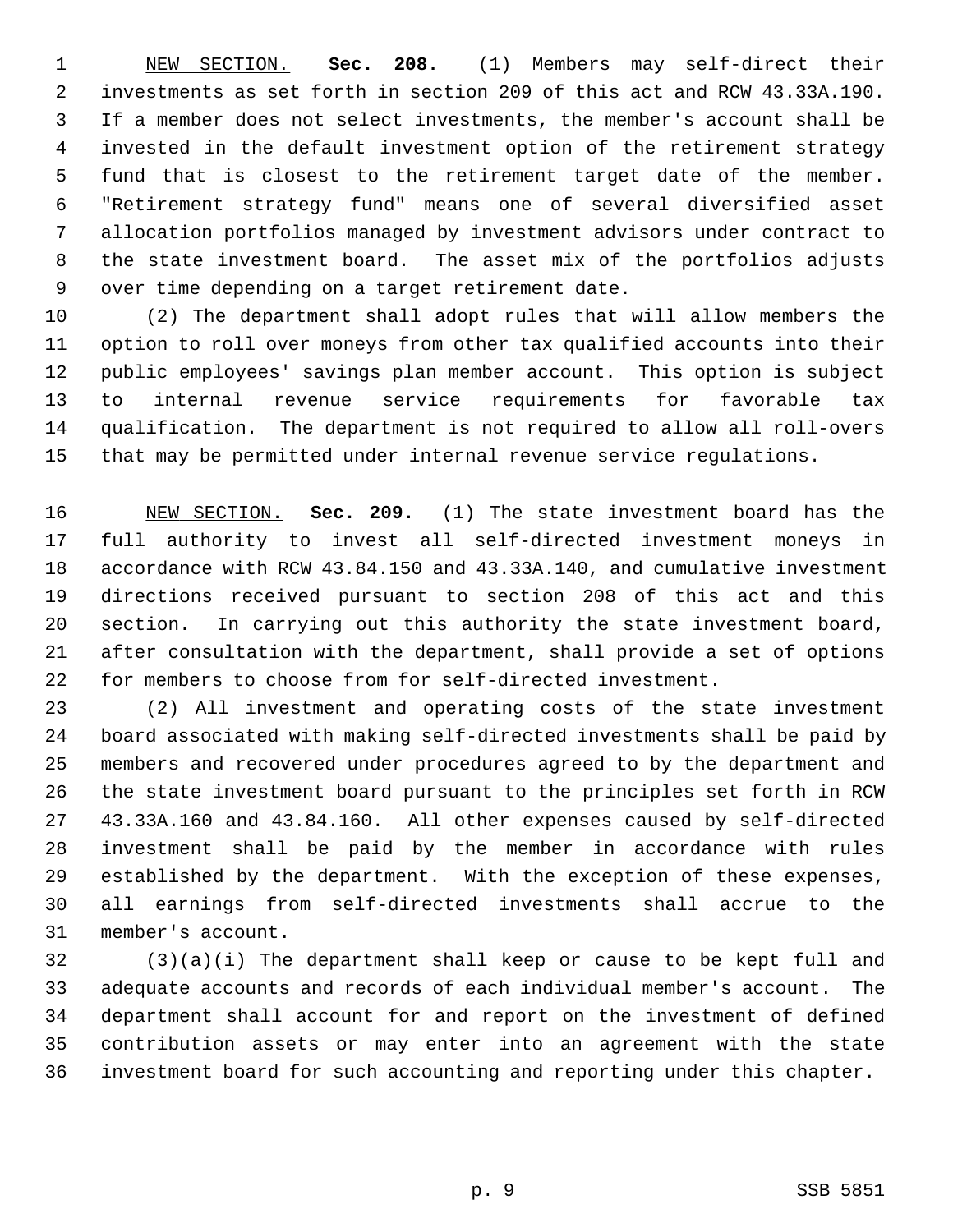1 (ii) The department's duties related to individual participant 2 accounts include conducting the activities of trade instruction, 3 settlement activities, and direction of cash movement and related wire 4 transfers with the custodian bank and outside investment firms.

 5 (iii) The department has sole responsibility for contracting with 6 any recordkeepers for individual participant accounts and shall manage 7 the performance of recordkeepers under those contracts.

 8 (b)(i) The department's duties under (a)(ii) of this subsection do 9 not limit the authority of the state investment board to conduct its 10 responsibilities for asset management and balancing of the defined 11 contribution funds.

12 (ii) The state investment board has sole responsibility for 13 contracting with outside investment firms to provide investment 14 management for the defined contribution funds and shall manage the 15 performance of investment managers under those contracts.

16 (c) The state treasurer shall designate and define the terms of 17 engagement for the custodial banks.

18 NEW SECTION. **Sec. 210.** (1) If the member terminates employment, 19 the balance in the member's account may be distributed in accordance 20 with an option selected by the member either as a lump sum or pursuant 21 to other options authorized by the department.

22 (2) If the member dies while in service, the balance of the 23 member's account may be distributed in accordance with an option 24 selected by the member either as a lump sum or pursuant to other 25 options authorized by the department. The distribution is as follows:

26 (a) The distribution shall be made to the person or persons the 27 member nominated by written designation duly executed and filed with 28 the department;

29 (b) If there is no designated person or persons still living at the 30 time of the member's death, the balance of the member's account in the 31 retirement system shall be paid to the member's surviving spouse as if 32 in fact the spouse had been nominated by written designation;

33 (c) If there is no surviving spouse, then to the person or persons, 34 trust, or organization as the member has nominated by written 35 designation duly executed and filed with the department; or

36 (d) If there is no designated person or persons still living at the 37 time of the member's death, then to the member's legal representatives.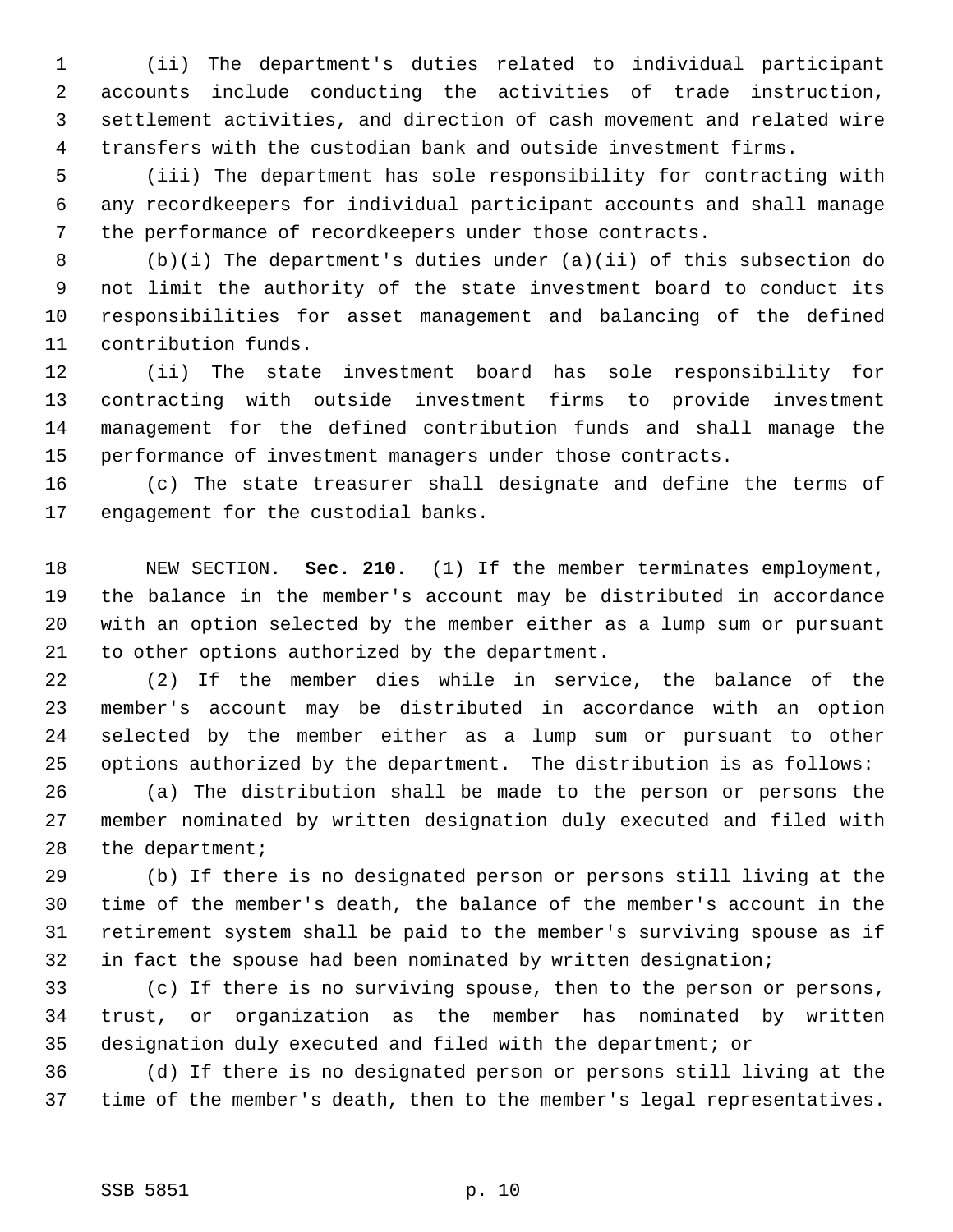1 (3) If a member has a terminal illness and terminates from 2 employment, the member may choose to have the balance in the member's 3 account distributed as a lump sum payment based on the most recent 4 valuation in order to expedite the distribution. The department shall 5 make this payment within ten working days after receipt of notice of 6 termination of employment, documentation verifying the terminal 7 illness, and an application for payment.

 8 (4) The distribution under subsections (1) through (3) of this 9 section is less:

10 (a) Any amount identified as owing to an obligee upon withdrawal 11 pursuant to a court order filed under RCW 41.50.670; and

12 (b) Any employer contributions and the earnings on those 13 contributions in which the member is not vested as provided for in 14 section 206 of this act.

15 (5) Upon any distribution from a member account under this section, 16 any employer contributions and the earnings on those contributions in 17 which the member is not vested as provided for in section 206 of this 18 act are forfeited by the member. Amounts forfeited under this 19 subsection will be credited, under rules developed by the department, 20 to the employer who made the contributions.

21 (6) The department shall adopt rules providing members and 22 survivors an option to purchase, using funds in the member's account, 23 an annuity from a state-administered fund. The offering of this option 24 is subject to favorable tax determination by the internal revenue 25 service.

26 NEW SECTION. **Sec. 211.** (1) Subject to subsections (2) and (3) of 27 this section, the right of a person to an annuity or any other right 28 accrued or accruing to any person under the provisions of this chapter, 29 the various funds created by this chapter, and all moneys and 30 investments and income thereof, are hereby exempt from any state, 31 county, municipal, or other local tax, and is not subject to execution, 32 garnishment, attachment, the operation of bankruptcy or insolvency 33 laws, or other process of law whatsoever, whether the same be in actual 34 possession of the person or be deposited or loaned and shall be 35 unassignable.

36 (2)(a) This section does not prohibit a beneficiary of an annuity 37 from authorizing deductions therefrom for payment of premiums due on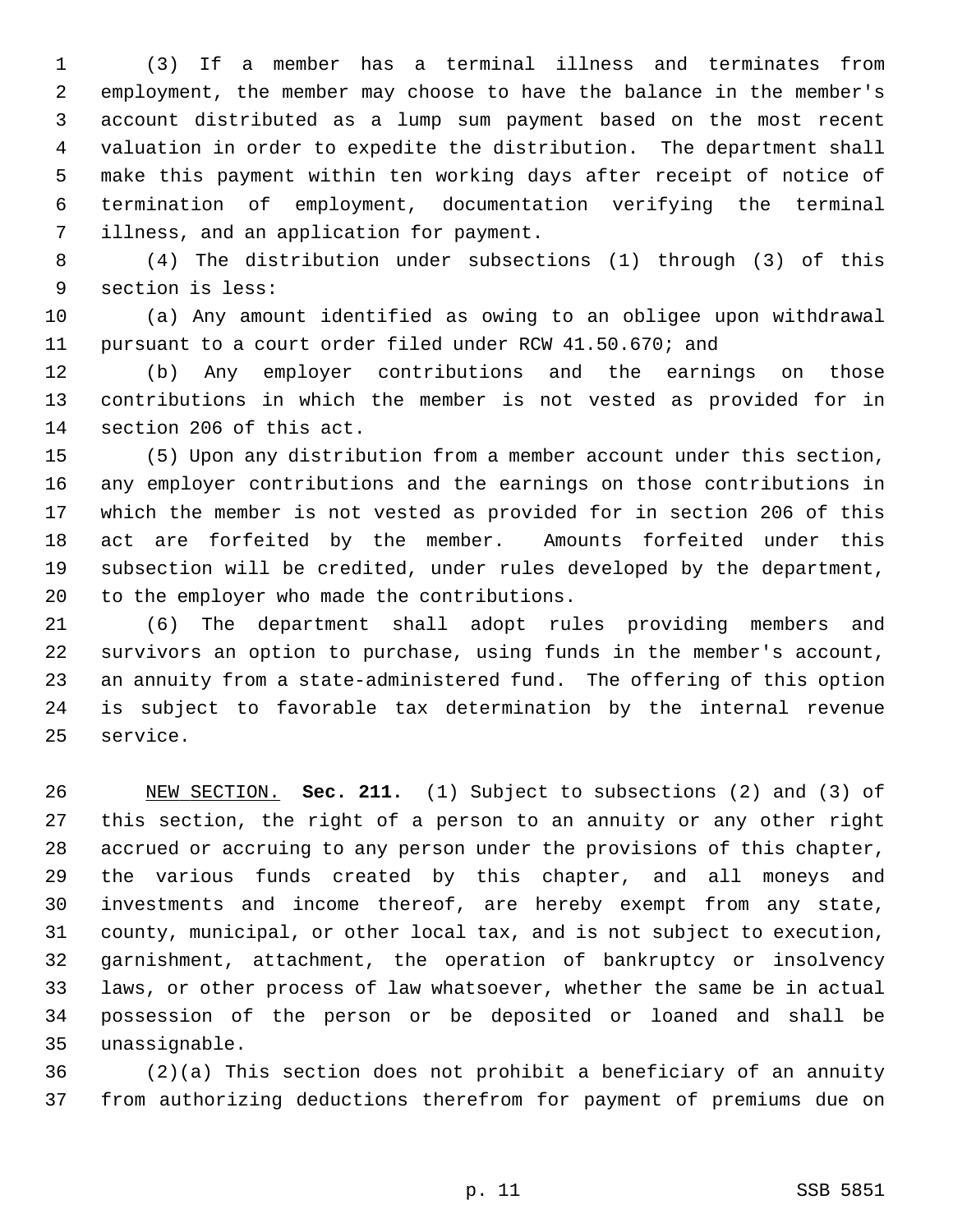1 any group insurance policy or plan issued for the benefit of a group 2 comprised of public employees of the state of Washington or its 3 political subdivisions and which has been approved for deduction in 4 accordance with rules that may be adopted by the state health care 5 authority and/or the department. This section does not prohibit a 6 beneficiary of an annuity from authorizing deductions therefrom for 7 payment of dues and other membership fees to any retirement association 8 or organization the membership of which is composed of retired public 9 employees, if a total of three hundred or more of such retired 10 employees have authorized such deduction for payment to the same 11 retirement association or organization.

12 (b) This section does not prohibit a beneficiary of an annuity from 13 authorizing deductions from that allowance for charitable purposes on 14 the same terms as employees and public officers under RCW 41.04.035 and 15 41.04.036.

16 (3) Subsection (1) of this section does not prohibit the department 17 from complying with (a) a wage assignment order for child support 18 issued pursuant to chapter 26.18 RCW, (b) an order to withhold and 19 deliver issued pursuant to chapter 74.20A RCW, (c) a notice of payroll 20 deduction issued pursuant to RCW 26.23.060, (d) a mandatory benefits 21 assignment order issued by the department, (e) a court order directing 22 the department of retirement systems to pay benefits directly to an 23 obligee under a dissolution order as defined in RCW 41.50.500(3) which 24 fully complies with RCW 41.50.670 and 41.50.700, or (f) any 25 administrative or court order expressly authorized by federal law.

26 NEW SECTION. **Sec. 212.** (1) The retirement plan created by this 27 chapter must be administered so as to comply with the internal revenue 28 code, Title 26 U.S.C., and specifically with plan qualification 29 requirements imposed on governmental plans by section 401(a) of the 30 internal revenue code.

31 (2) Any section or provision of this chapter which is susceptible 32 to more than one construction must be interpreted in favor of the 33 construction most likely to satisfy requirements imposed by section 34 401(a) of the internal revenue code.

35 (3) If any section or provision of this chapter is found to be in 36 conflict with the plan qualification requirements for governmental 37 plans in section 401(a) of the internal revenue code, the conflicting

#### SSB 5851 p. 12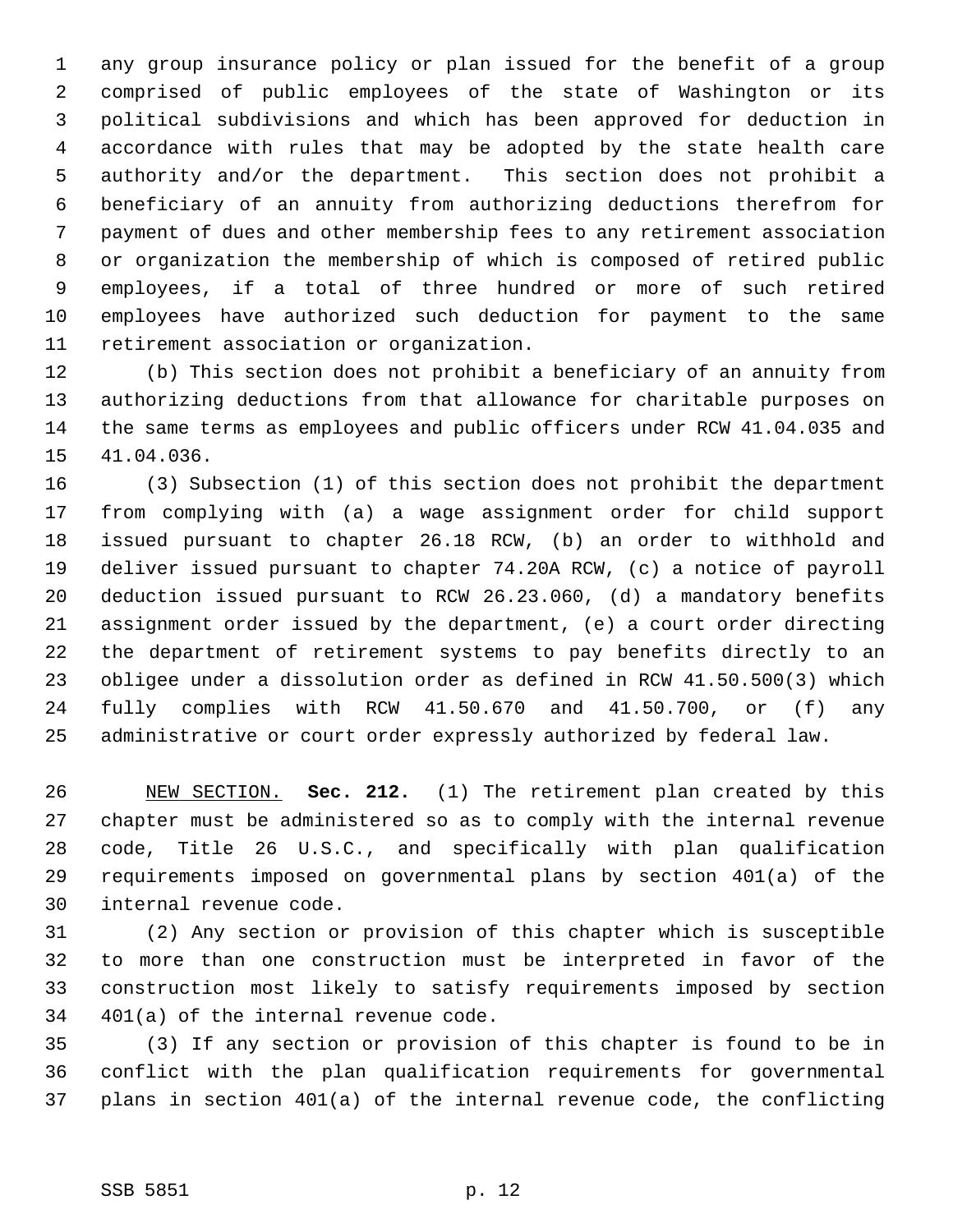1 part of this chapter is hereby inoperative solely to the extent of the 2 conflict, and such finding does not affect the operation of the 3 remainder of this chapter.

 4 NEW SECTION. **Sec. 213.** (1) A state board, commission, or agency, 5 or any officer, employee, or member thereof, is not liable for any loss 6 or deficiency resulting from member investments selected or required 7 pursuant to section 209 (1) or (3) of this act.

 8 (2) Neither the department, nor director or any employee, nor the 9 state investment board, nor any officer, employee, or member thereof, 10 is liable for any loss or deficiency resulting from reasonable efforts 11 to implement investment directions pursuant to section 209 (1) or (3) 12 of this act.

13 (3) The state investment board, or any officer, employee, or member 14 thereof, is not liable with respect to any declared monthly unit 15 valuations or crediting of rates of return, or any other exercise of 16 powers or duties, including discretion, under section 209(2) of this 17 act.

18 (4) The department, or any officer or employee thereof, is not 19 liable for crediting rates of return which are consistent with the 20 state investment board's declaration of monthly unit valuations 21 pursuant to section 209(2) of this act.

22 NEW SECTION. **Sec. 214.** For the purposes of this chapter, the 23 terms spouse, marriage, marital, husband, wife, widow, widower, next of 24 kin, and family apply equally to state registered domestic partnerships 25 or individuals in state registered domestic partnerships as well as to 26 marital relationships and married persons, and references to 27 dissolution of marriage apply equally to state registered domestic 28 partnerships that have been terminated, dissolved, or invalidated, to 29 the extent that such interpretation does not conflict with federal law. 30 When necessary to implement chapter 521, Laws of 2009, gender-specific 31 terms such as husband and wife used in any statute, rule, or other law 32 are gender neutral, and applicable to individuals in state registered 33 domestic partnerships.

34 NEW SECTION. **Sec. 215.** Sections 201 through 214 of this act 35 constitute a new chapter in Title 41 RCW.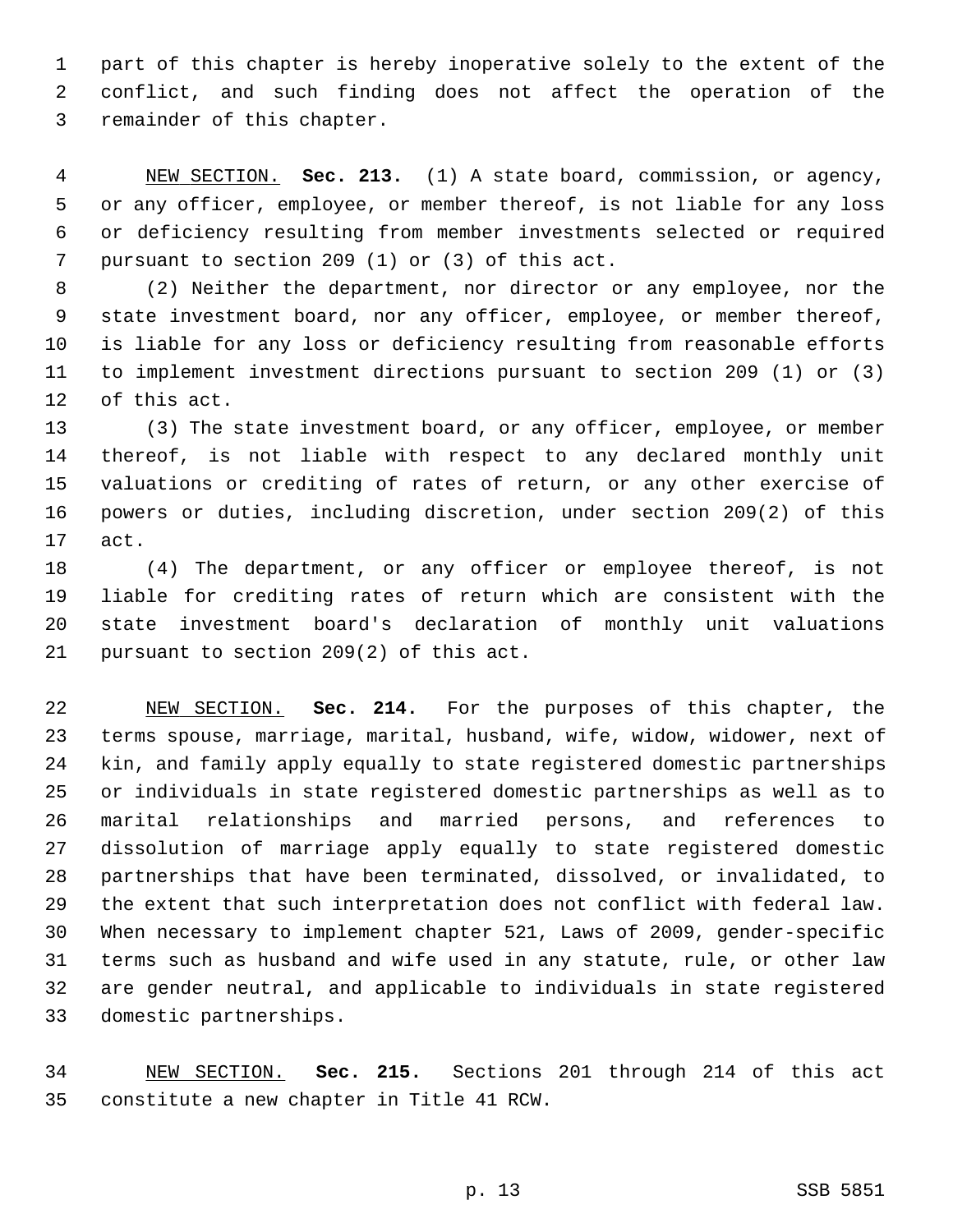#### 1 **PART III**

## 2 **CHANGES TO EXISTING RETIREMENT SYSTEMS**

 3 **Sec. 301.** RCW 41.04.440 and 2007 c 492 s 3 are each amended to 4 read as follows:

 5 (1) The sole purpose of RCW 41.04.445 and 41.04.450 is to allow the 6 members of the retirement systems created in chapters 2.10, 2.12, 7 41.26, 41.32, 41.35, 41.37, 41.40, 41.34, 41.--- (the new chapter 8 created in section 215 of this act), and 43.43 RCW to enjoy the tax 9 deferral benefits allowed under 26 U.S.C. 414(h). Chapter 227, Laws of 10 1984 does not alter in any manner the provisions of RCW 41.45.060, 11 41.45.061, and 41.45.067 which require that the member contribution 12 rates shall be set so as to provide fifty percent of the cost of the 13 respective retirement plans.

14 (2) Should the legislature revoke any benefit allowed under 26 15 U.S.C. 414(h), no affected employee shall be entitled thereafter to 16 receive such benefit as a matter of contractual right.

17 **Sec. 302.** RCW 41.04.445 and 2007 c 492 s 4 are each amended to 18 read as follows:

19 (1) This section applies to all members who are:

20 (a) Judges under the retirement system established under chapter 21 2.10, 2.12, or 2.14 RCW;

22 (b) Employees of the state under the retirement system established 23 by chapter 41.32, 41.37, 41.40, 41.--- (the new chapter created in 24 section 215 of this act), or 43.43 RCW;

25 (c) Employees of school districts under the retirement system 26 established by chapter  $41.32$  (( $\sigma$ r))<sub> $\mu$ </sub>  $41.40$ , or  $41$ .--- (the new chapter 27 created in section 215 of this act) RCW, except for substitute teachers 28 as defined by RCW 41.32.010;

29 (d) Employees of educational service districts under the retirement 30 system established by chapter  $41.32$  (( $\sigma$ r)),  $41.40$ , or  $41.--$  (the new 31 chapter created in section 215 of this act) RCW; or

32 (e) Employees of community college districts under the retirement 33 system established by chapter  $41.32$  (( $e^{2}$ ))<sub>1</sub>  $41.40$ , or  $41.--$  (the new 34 chapter created in section 215 of this act) RCW.

35 (2) Only for compensation earned after the effective date of the 36 implementation of this section and as provided by section 414(h) of the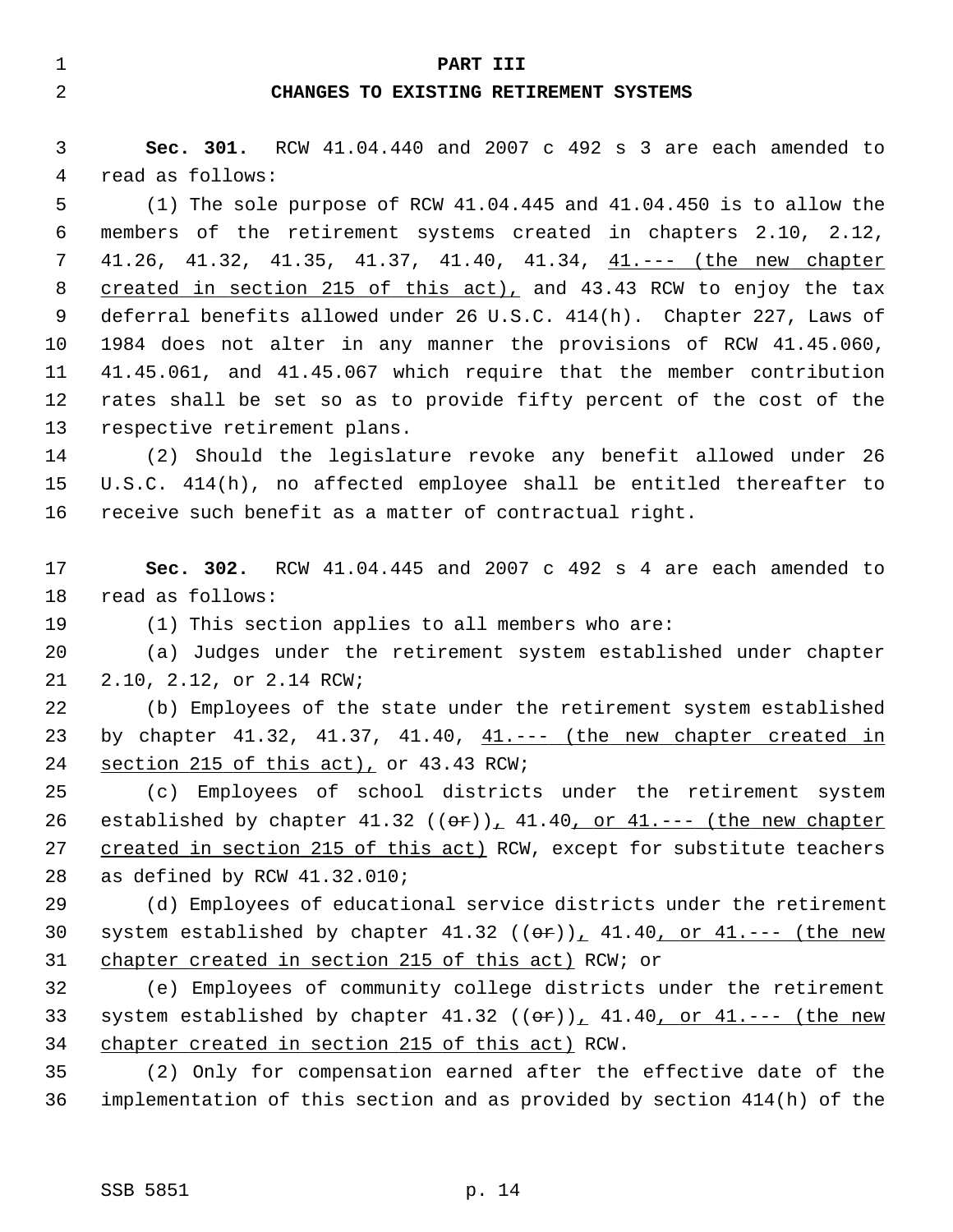1 federal internal revenue code, the employer of all the members 2 specified in subsection (1) of this section shall pick up only those 3 member contributions as required under:

- 4 (a) RCW 2.10.090(1);
- 5 (b) RCW 2.12.060;
- 6 (c) RCW 2.14.090;
- 7 (d) RCW 41.32.263;
- 8 (e) RCW 41.32.350;
- 9 (f) RCW 41.40.330 (1) and (3);
- 10 (g) RCW 41.45.061 and 41.45.067;
- 11 (h) RCW 41.34.070; and
- 12 (i) ((RCW 43.43.300; and
- 13  $\leftarrow$   $\leftarrow$   $\leftarrow$   $\leftarrow$  RCW 41.34.040.

14 (3) Only for the purposes of federal income taxation, the gross 15 income of the member shall be reduced by the amount of the contribution 16 to the respective retirement system picked up by the employer.

17 (4) All member contributions to the respective retirement system 18 picked up by the employer as provided by this section, plus the accrued 19 interest earned thereon, shall be paid to the member upon the 20 withdrawal of funds or lump sum payment of accumulated contributions as 21 provided under the provisions of the retirement systems.

22 (5) At least forty-five days prior to implementing this section, 23 the employer shall provide:

24 (a) A complete explanation of the effects of this section to all 25 members; and

26 (b) Notification of such implementation to the director of the 27 department of retirement systems.

28 **Sec. 303.** RCW 41.04.450 and 2007 c 492 s 5 are each amended to 29 read as follows:

30 (1) Employers of those members under chapters 41.26, 41.34, 41.35, 31 41.37, 41.--- (the new chapter created in section 215 of this act), and 32 41.40 RCW who are not specified in RCW 41.04.445 may choose to 33 implement the employer pick up of all member contributions without 34 exception under RCW 41.26.080(1)(a), 41.26.450, 41.40.330(1), 35 41.45.060, 41.45.061, and 41.45.067 and chapters 41.34, and 41.--- (the 36 new chapter created in section 215 of this act) RCW. If the employer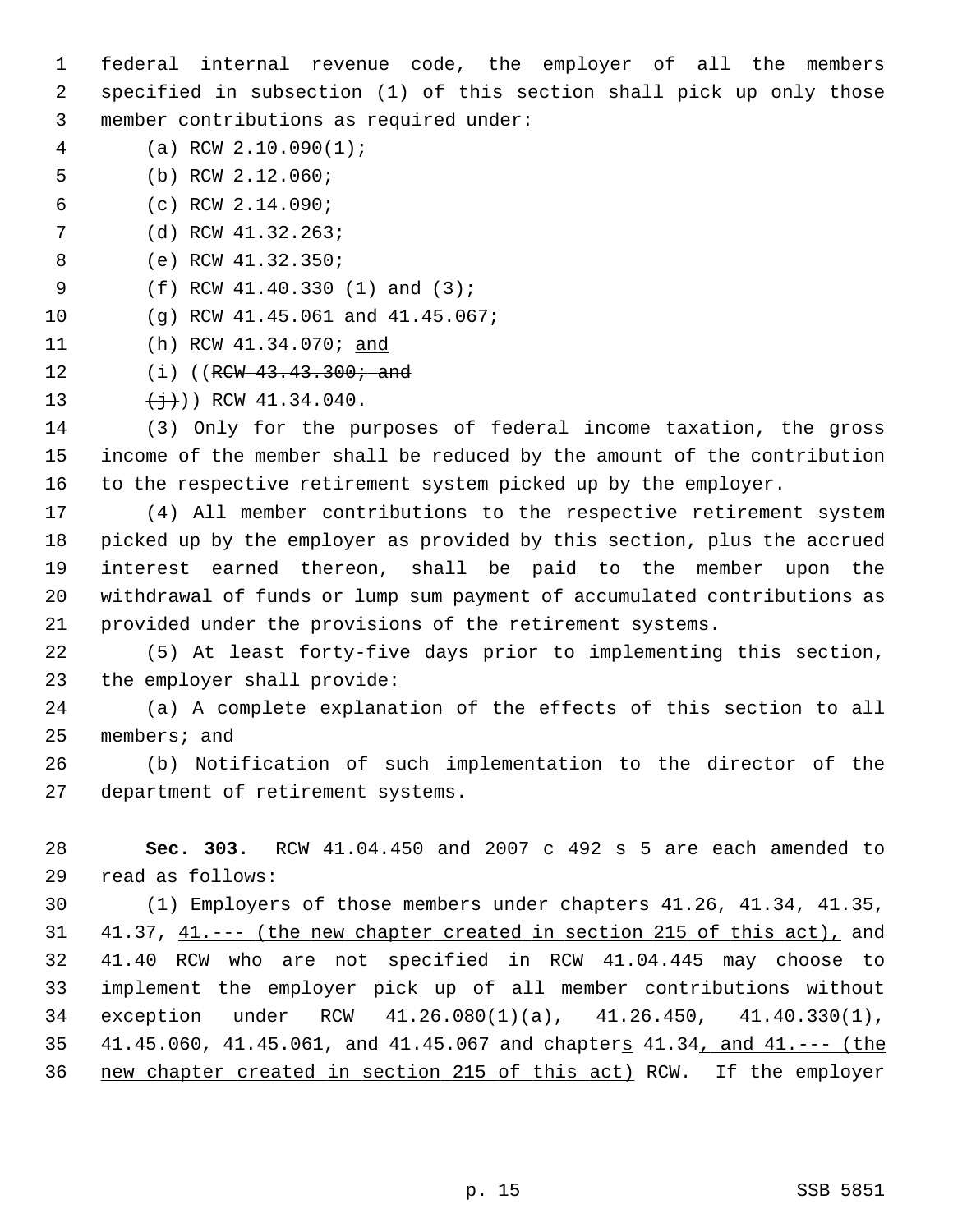1 does so choose, the employer and members shall be subject to the 2 conditions and limitations of RCW 41.04.445 (3), (4), and (5) and 3 41.04.455.

 4 (2) An employer exercising the option under this section may later 5 choose to withdraw from and/or reestablish the employer pick up of 6 member contributions only once in a calendar year following forty-five 7 days prior notice to the director of the department of retirement 8 systems.

 9 NEW SECTION. **Sec. 304.** A new section is added to chapter 41.32 10 RCW under the subchapter heading "plan 3" to read as follows:

11 (1) All teachers who first become employed by an employer in an 12 eligible position on or after July 1, 2014, must make an irrevocable 13 choice to become a member of either the teacher's retirement system, or 14 the public employees' savings plan established under chapter 41.--- RCW 15 (the new chapter created in section 215 of this act). If the employee 16 does not make a choice to become a member of the teachers' retirement 17 system, he or she becomes a member of the public employees' savings 18 plan.

19 (2) The system choice provided in this section only applies to 20 employees who are eligible for membership in both retirement systems 21 under the rules of the systems. This section does not confer 22 retirement system membership on an employee who is not otherwise 23 eligible.

24 NEW SECTION. **Sec. 305.** A new section is added to chapter 41.35 25 RCW under the subchapter heading "plan 3" to read as follows:

26 (1) All classified employees who first become employed by an 27 employer in an eligible position on or after July 1, 2014, must make an 28 irrevocable choice to become a member of either the school employees' 29 retirement system, or the public employees' savings plan established 30 under chapter 41.--- RCW (the new chapter created in section 215 of 31 this act). If the employee does not make a choice to become a member 32 of the school employees' retirement system, he or she becomes a member 33 of the public employees' savings plan.

34 (2) The system choice provided in this section only applies to 35 employees who are eligible for membership in both retirement systems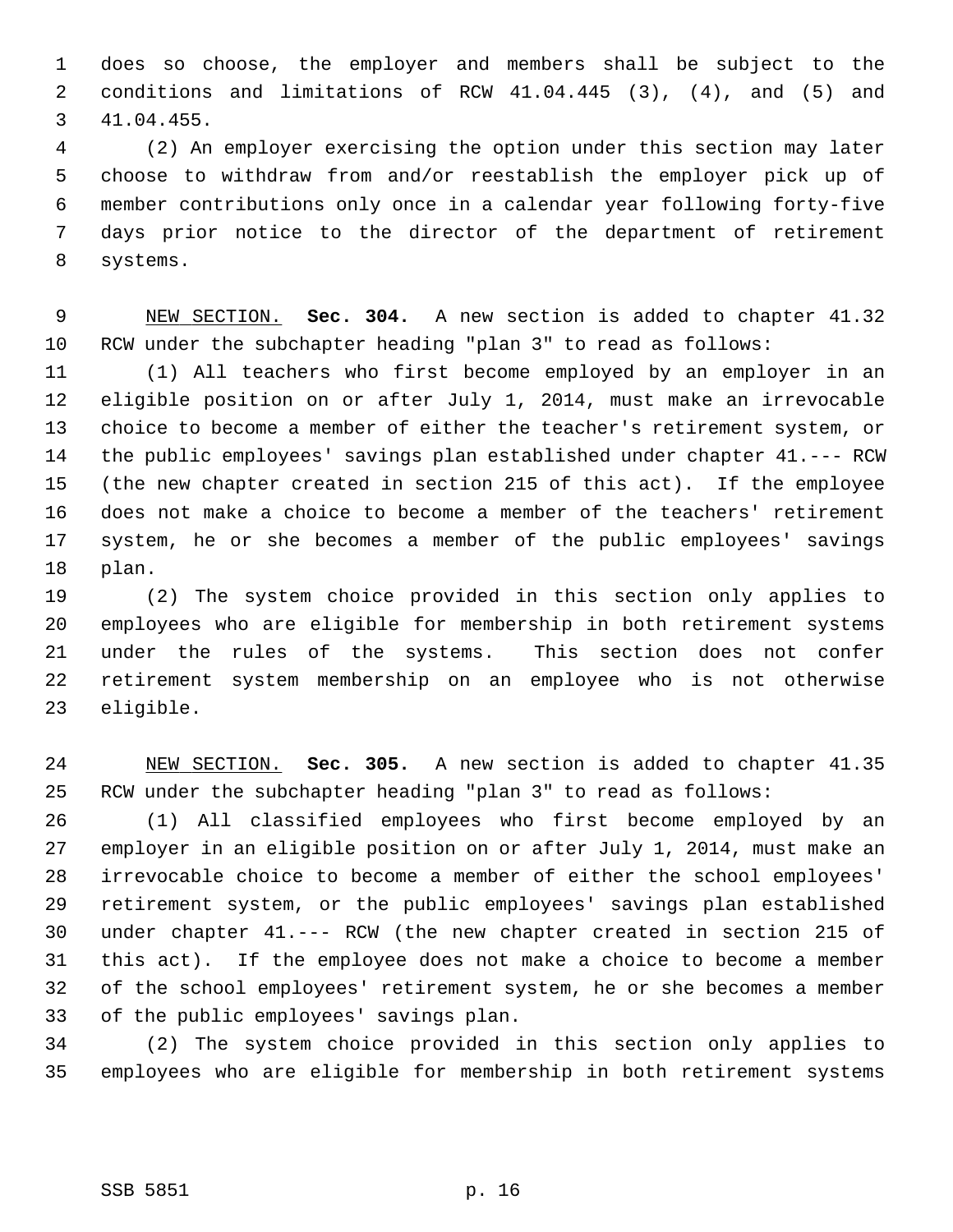1 under the rules of the systems. This section does not confer 2 retirement system membership on an employee who is not otherwise 3 eligible.

 4 NEW SECTION. **Sec. 306.** A new section is added to chapter 41.37 5 RCW to read as follows:

 6 (1) All public safety employees who first become employed by an 7 employer in an eligible position on or after July 1, 2014, must make an 8 irrevocable choice to become a member of either the public safety 9 employees' retirement system, or the public employees' savings plan 10 established under chapter 41.--- RCW (the new chapter created in 11 section 215 of this act). If the employee does not make a choice to 12 become a member of the school employees' retirement system, he or she 13 becomes a member of the public employees' savings plan.

14 (2) The system choice provided in this section only applies to 15 employees who are eligible for membership in both retirement systems 16 under the rules of the systems. This section does not confer 17 retirement system membership on an employee who is not otherwise 18 eligible.

19 NEW SECTION. **Sec. 307.** A new section is added to chapter 41.40 20 RCW under the subchapter heading "plan 3" to read as follows:

21 (1) All employees who first become employed by an employer in an 22 eligible position on or after July 1, 2014, must make an irrevocable 23 choice to become a member of either the public employees' retirement 24 system, or the public employees' savings plan established under chapter 25 41.--- RCW (the new chapter created in section 215 of this act). If 26 the employee does not make a choice to become a member of the public 27 employees' retirement system, he or she becomes a member of the public 28 employees' savings plan.

29 (2) The system choice provided in this section only applies to 30 employees who are eligible for membership in both retirement systems 31 under the rules of the systems. This section does not confer 32 retirement system membership on an employee who is not otherwise 33 eligible.

34 **Sec. 308.** RCW 41.50.030 and 2011 1st sp.s. c 47 s 20 are each 35 amended to read as follows: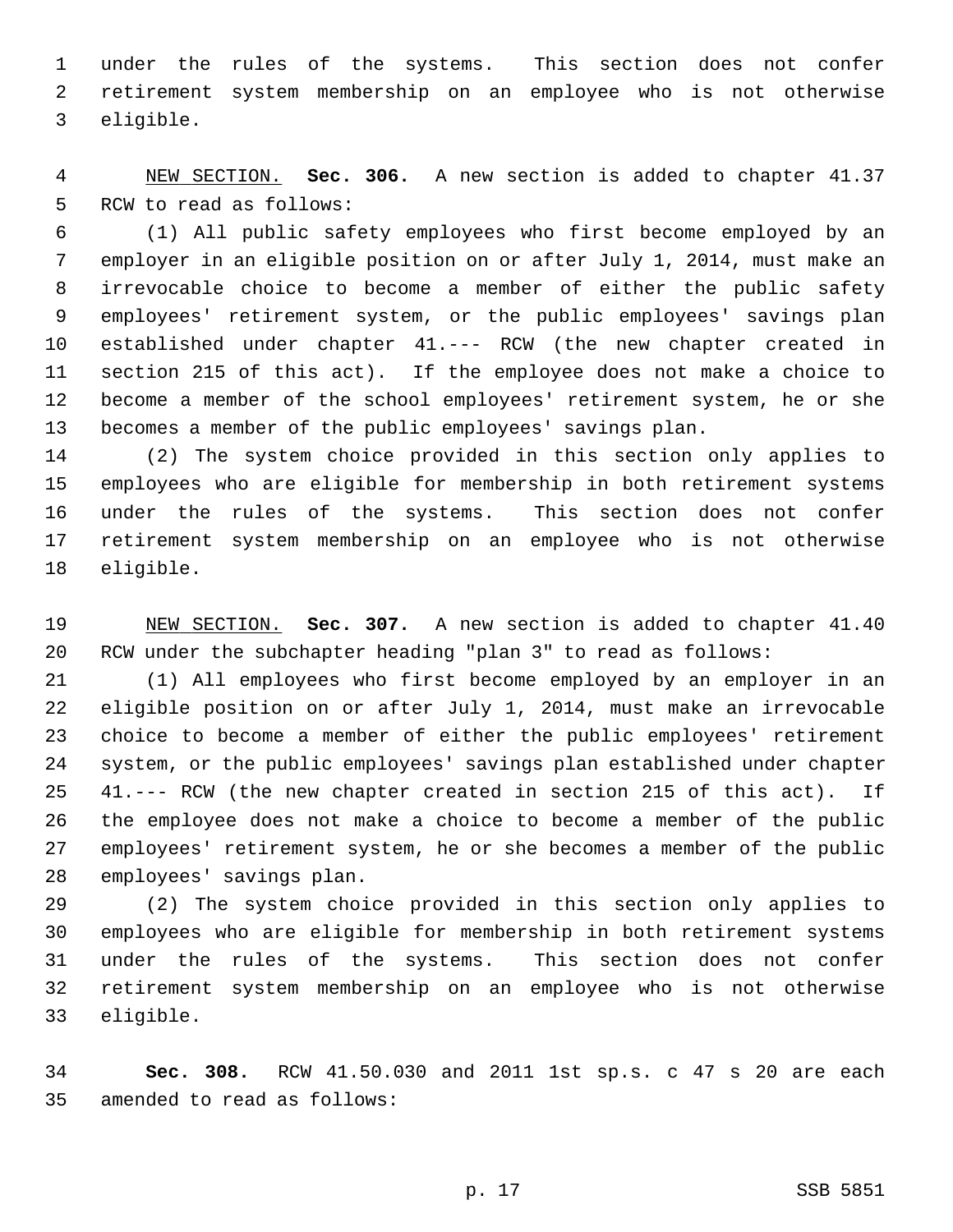1 (1) As soon as possible but not more than one hundred and eighty 2 days after March 19, 1976, there is transferred to the department of 3 retirement systems, except as otherwise provided in this chapter, all 4 powers, duties, and functions of:

5 (a) The Washington public employees' retirement system;

6 (b) The Washington state teachers' retirement system;

 7 (c) The Washington law enforcement officers' and firefighters' 8 retirement system;

9 (d) The Washington state patrol retirement system;

10 (e) The Washington judicial retirement system; and

11 (f) The state treasurer with respect to the administration of the 12 judges' retirement fund imposed pursuant to chapter 2.12 RCW.

13 (2) On July 1, 1996, there is transferred to the department all 14 powers, duties, and functions of the deferred compensation committee.

15 (3) The department shall administer chapter 41.34 RCW.

16 (4) The department shall administer the Washington school 17 employees' retirement system created under chapter 41.35 RCW.

18 (5) The department shall administer the Washington public safety 19 employees' retirement system created under chapter 41.37 RCW.

20 (6) The department shall administer the collection of employer 21 contributions and initial prefunding of the higher education retirement 22 plan supplemental benefits, also referred to as the annuity or 23 retirement income plans created under chapter 28B.10 RCW.

24 (7) The department shall administer the Washington public 25 employees' savings plan created in chapter 41.--- RCW (the new chapter 26 created in section 215 of this act).

27 **Sec. 309.** RCW 41.50.110 and 2011 1st sp.s. c 50 s 936 and 2011 1st 28 sp.s. c 47 s 22 are each reenacted and amended to read as follows:

29 (1) Except as provided by RCW 41.50.255 and subsection (6) of this 30 section, all expenses of the administration of the department, the 31 expenses of administration of the retirement systems, and the expenses 32 of the administration of the office of the state actuary created in 33 chapters 2.10, 2.12, 28B.10, 41.26, 41.32, 41.40, 41.34, 41.35, 41.37, 34 41.--- (the new chapter created in section 215 of this act), 43.43, and 35 44.44 RCW shall be paid from the department of retirement systems 36 expense fund.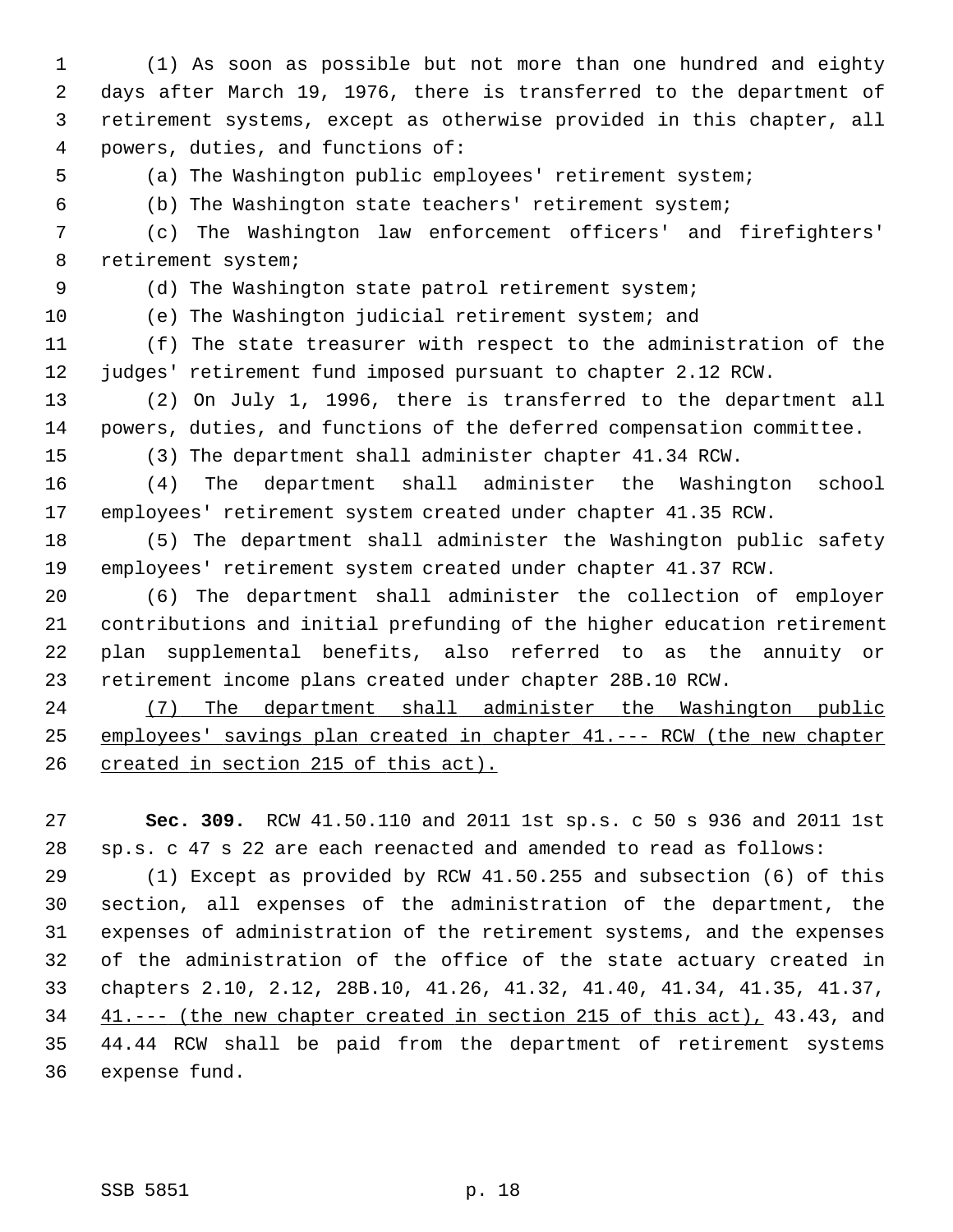1 (2) In order to reimburse the department of retirement systems 2 expense fund on an equitable basis the department shall ascertain and 3 report to each employer, as defined in RCW 28B.10.400, 41.26.030, 4 41.32.010, 41.35.010, 41.37.010, section 202 of this act, or 41.40.010, 5 the sum necessary to defray its proportional share of the entire 6 expense of the administration of the retirement system that the 7 employer participates in during the ensuing biennium or fiscal year 8 whichever may be required. Such sum is to be computed in an amount 9 directly proportional to the estimated entire expense of the 10 administration as the ratio of monthly salaries of the employer's 11 members bears to the total salaries of all members in the entire 12 system. It shall then be the duty of all such employers to include in 13 their budgets or otherwise provide the amounts so required.

14 (3) The department shall compute and bill each employer, as defined 15 in RCW 28B.10.400, 41.26.030, 41.32.010, 41.35.010, 41.37.010, section 16 202 of this act, or 41.40.010, at the end of each month for the amount 17 due for that month to the department of retirement systems expense fund 18 and the same shall be paid as are its other obligations. Such 19 computation as to each employer shall be made on a percentage rate of 20 salary established by the department. However, the department may at 21 its discretion establish a system of billing based upon calendar year 22 quarters in which event the said billing shall be at the end of each 23 such quarter.

24 (4) The director may adjust the expense fund contribution rate for 25 each system at any time when necessary to reflect unanticipated costs 26 or savings in administering the department.

27 (5) An employer who fails to submit timely and accurate reports to 28 the department may be assessed an additional fee related to the 29 increased costs incurred by the department in processing the deficient 30 reports. Fees paid under this subsection shall be deposited in the 31 retirement system expense fund.

32 (a) Every six months the department shall determine the amount of 33 an employer's fee by reviewing the timeliness and accuracy of the 34 reports submitted by the employer in the preceding six months. If 35 those reports were not both timely and accurate the department may 36 prospectively assess an additional fee under this subsection.

37 (b) An additional fee assessed by the department under this 38 subsection shall not exceed fifty percent of the standard fee.